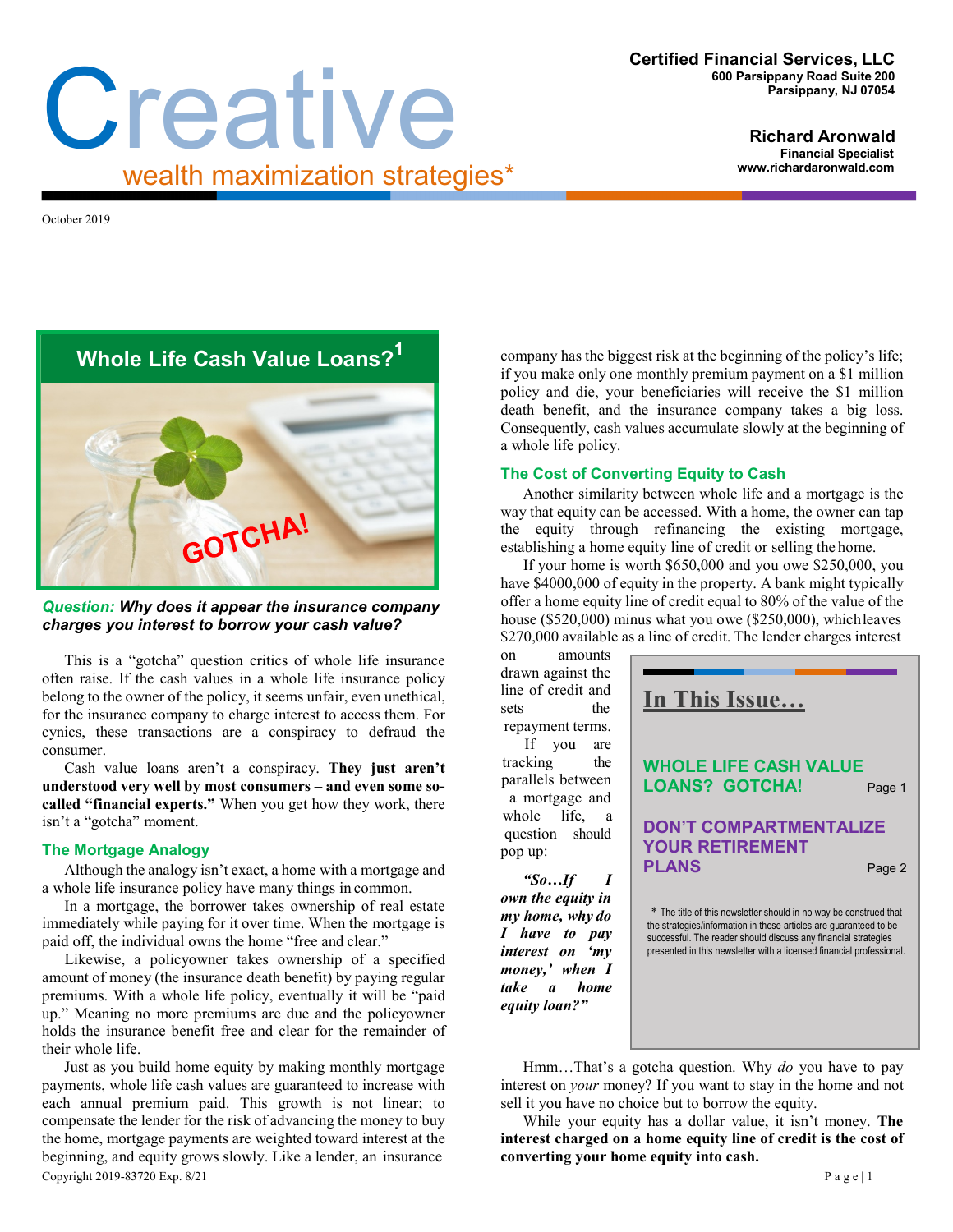A home equity line of credit not only allows you to convert a material asset to cash, but also allows you to live in it.

The same concepts apply to whole life. The cash value in your policy has a dollar value, but the asset isn't the same as cash it's part of an insurance benefit. If you want to access the cash while keeping the insurance inforce then you need to either withdraw dividends tax-free up to the policy basis or take a loan against the cash value. There are a few notable differences:

- The repayment schedule is set by you the policyowner, not the bank.
- The insurance company cannot deny access to cash values; a bank can refuse to extend a line of credit.
- You can take your Whole Life policy to a third party such as a bank and use it as collateral to obtain more competitive borrowing rates then what the policy states.

When you see the similarities, it is ironic that many consumers (and "experts") who never think twice about how a home equity line of credit works get lathered up about the same features when they are part of a whole life policy. Especially when the terms, access and repayment of a home equity line of credit are more restrictive than those for loans against the cash value of your whole life. Even more concerning is during the 2008 great recession, banks were reducing or closing Home Equity lines due to real estate values dropping. The cash value in a whole life policy is guaranteed to only increase in value so long as premiums are paid.

One more thought…to access almost any asset you either have to liquidate that asset and no longer earn interest or growth which is considered a Lost Opportunity Cost (LOC) or you have to pledge it as collateral and borrow against it…such as a margin loan within a brokerage account or use a CD as collateral with a bank.

**A sideways thought:** Both home equity and cash values can be great resources for financial emergencies or opportunities. But recent tax changes have eliminated the interest deduction for home equity lines of credit. Given the flexibility and favorable terms for cash value loans, if you had extra savings to allocate, would you make extra principal payments to increase yourhome equity, or extra premium payments (in the form of paid-up additions<sup>2</sup>) to boost your cash values? Let's discuss!



1 Policy Benefits are reduced by any outstanding loans and loan interest. Dividends, if any, are affected by policy loans and loan interest, If the policy lapses, or is surrendered, any loans considered gain in the policy may be subject to ordinary income taxes. If the policy is a Modified Endowment Contract (MEC), loans are treated like withdrawals, but as gain first, subject to ordinary income taxes. If the policy owner is under 59½, any taxable distribution from the policy may also be subject to a 10% federal taxpenalty.

2 Paid-up Additions (PUA) are purchases of additional insurance (death benefit) that have a cash value. These purchases are made with dividends and/or a rider that allows the policyholder to pay an additional premium over and above the base premium. This creates the growth of death benefit and cash values in a participating whole life policy. Adding large amounts of paid-up additions may create a Modified Endowment Contract(MEC).



What aspect of your personal finances is most deficient, and needs to improve? For many middle-class or upper-middle-class households, the answer is "saving for retirement." Despite incomes that place them in the top quartile of all Americans, many struggle to fund a retirement.

In a November 2015 *Quartz* article titled "America is Full of High-Earning Poor People," Allison Schrager used data from the Federal Reserve to prove her point:

(U)pper-middle-class individuals aged 40 to 55 with household incomes ranging from \$50,000 to

\$100,000…had fewer assets than ever (assets exclude a house, car, or business, but include retirement funds). (E)ven a high earner who worked for many years typically had only \$70,000 in financial assets.

## **The Simple Prescription That Doesn't Work**

Seeing this deficiency, the response of many financial professionals and policymakers is simple: Tell Americans that retirement saving has to be a priority. This means:

*"Sock away as much money as possible for retirement!"* 

*"Maximize your retirement plan contributions!"*

There. Problem solved.

Except it isn't. Because that's what the "experts" have been saying for years, and if anything, retirement savings for the average upper-middle class household (adjusted for inflation and the fact that very few workers have employer-sponsored pensions) are lower today than they were twenty years ago.

If you're not saving enough, the reasons probably run deeper than you simply haven't made it a priority. And the solution is probably not going to come from compartmentalizing your retirement issues to the exclusion of everything else.

## **You Can't Separate Retirement from the Rest of Your Finances**

Compartmentalization is a way to deal with conflicting issues that compete for our attention and resources. A classic example of compartmentalizing is a business owner who makes a conscious decision to not bring work home at the end of the day so that they can completely engage with their family. At the same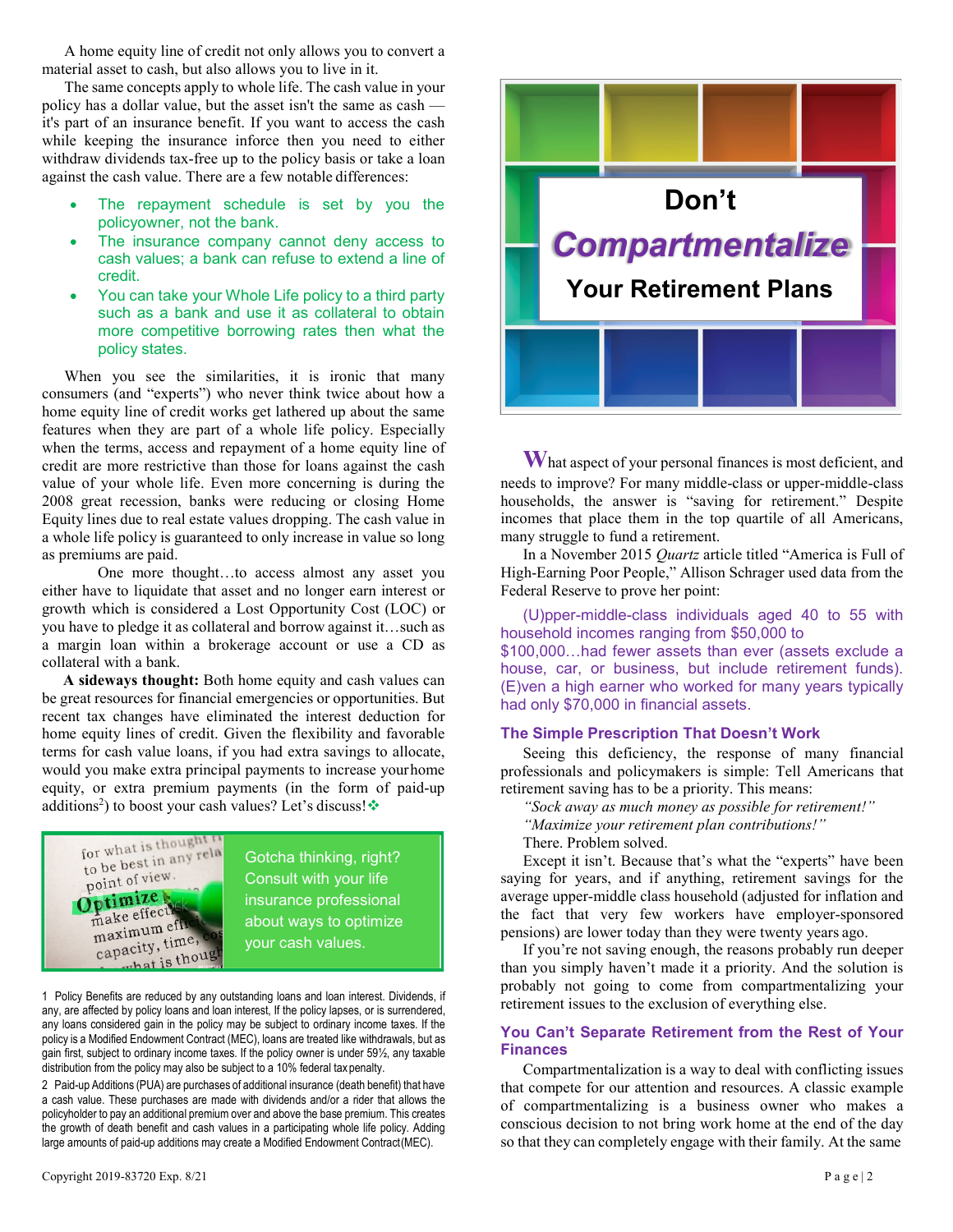time, they do not allow family issues to intrude during their workday; the two spheres never intersect.

Short-term, compartmentalizing may be effective in managing two divergent obligations, like work and family. Longterm, it can leave one aspect of life disconnected from the others.

For those experts who see a fully-funded retirement as the ultimate objective of personal finance, it's easy to recommend a compartmentalized approach. Whatever else is going on in your

financial life (debt, a new house, college for kids) should not affect your retirement saving.

There is a rationale for this approach. The tax advantages and distribution penalties associated with qualified retirement plans are intended to compartmentalize this money; it's for retirement. But most Americans, even those with high incomes, can't compartmentalize retirement, simply because they don't have enough money to adequately fund every compartment.

#### **Fix Your Issues, Fund Your Retirement**

A five-year study by Financial Wellness, a California think tank, tracked the financial progress of 2,400 employees whose employers offered ongoing coaching services for all aspects of their financial lives – things like cash flow, building an emergency fund, debt management, as well as retirementsaving. A key finding:

#### **Workers who received advice on all money matters impacting their lives did a better job saving specifically for retirement.**

And the improvement was significant: "Among employees who have had access to ongoing coaching for all aspects of their financial lives, the average retirement-plan contribution rate climbed to 9.4% of pay in 2018, up from 6.3% in 2013."

Greg Ward, the director of Financial Wellness, offers this explanation: "Those with the most financial stress have issues at a foundational level, and are the ones who have more trouble saving." If you address these other financial issues, like paying off student loan debts or saving for a house, a byproduct can be more retirement saving.

This suggests that instead of compartmentalizing retirement, an *integrated* approach might be more successful.

## **For General Assistance, Consider Asking Your Specialists**

For a bunch of middle-class and upper-middle-class families, a 50 percent increase in retirement-plan saving would make a substantial difference in their long-term financial well-being. So where can you get ongoing coaching for all aspects of your financial life? A good place to start might be the financial professionals who may already provide some compartmentalized services.

Many consumers see their financial professionals as specialists. As in: "That's my insurance guy, she handles my investments, this firm does my taxes, and I have two attorneys – one for business, the other for personal."

It might surprise you, but the financial professionals you value for their specialized expertise may also be good resources for evaluating and integrating your personal finances. Because in order to give you the appropriate insurance and investment products, tax preparation, and legal advice, these financial professionals must know how their niches in the financial service industry intersect with each other. This includes a general

knowledge of basic financial philosophies and the pros and cons of common management strategies in personal finance. In fact, many of these financial professionals may have software or other planning tools to help you develop a big-picture approach to your finances.

You need a team of financial professionals to provide specific products and services. But don't compartmentalize them or their work; many operate from a holistic perspective. You might benefit from picking their brains about better ways to increase cash flow, pay for big-ticket items, reduce debt, or set your budget priorities.

**You need a team of financial professionals to provide specific products and services. You might benefit from picking their brains.**